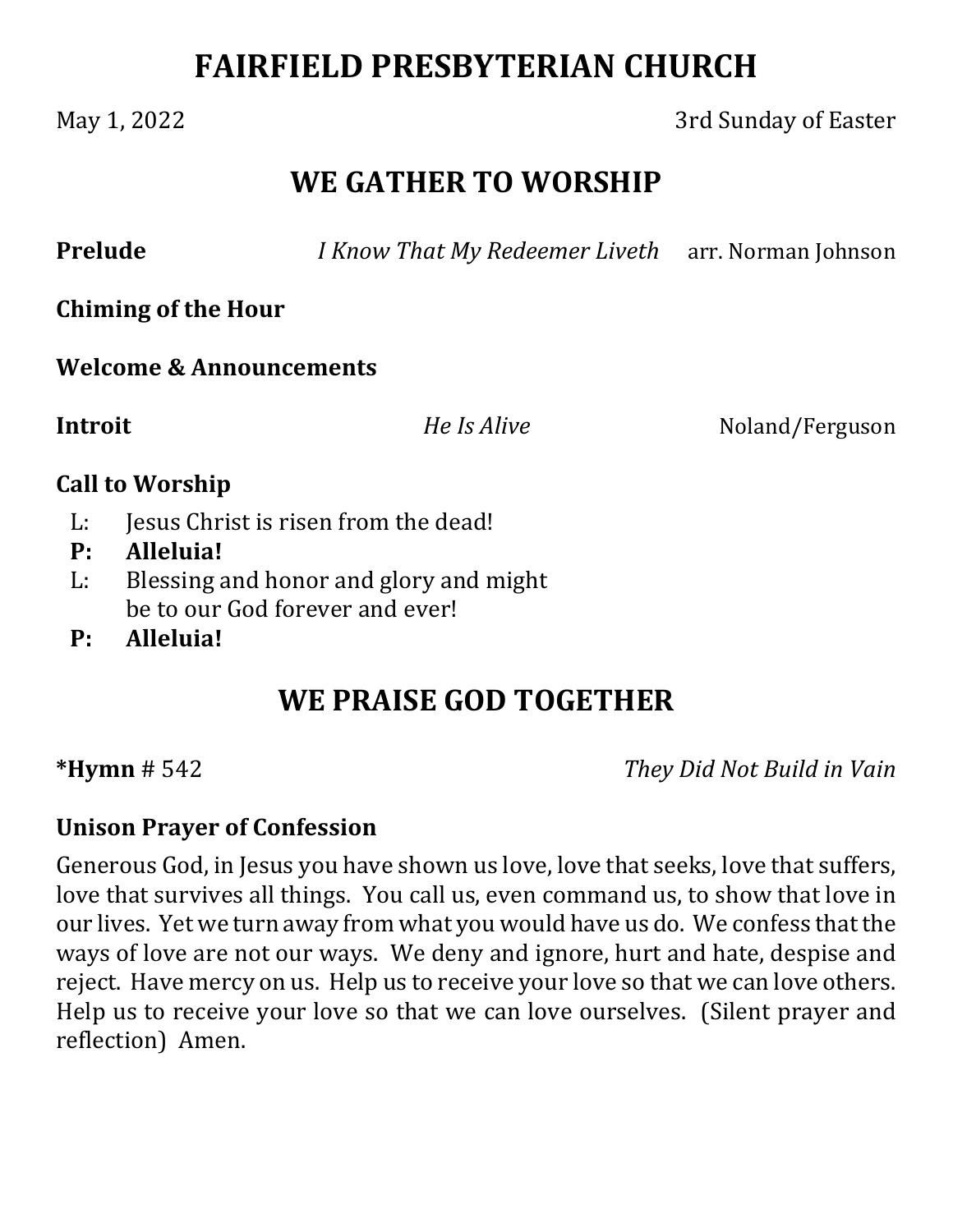### **Words of Assurance**

Leader: Friends, in Jesus Christ our sins are forgiven! **People: Thanks be to God!**

**Gloria Patri** #733 *Glory Be to the Father*

### **Psalter Reading** Psalm 30

- L: I will exalt you, O Lord, because you have lifted me up and have not let my enemies triumph over me.
- **P: O Lord my God, I cried out to you, and you restored me to health.**
- L: You brought me up, O Lord, from the dead; you restored my life as I was going down to the grave.

### **P: Sing praise to the Lord, all you faithful, give thanks in holy remembrance.**

- L: God's wrath is short; God's favor lasts a lifetime. Weeping spends the night, but joy comes in the morning.
- **P: While I felt secure, I said, I shall never be disturbed.**
- L: You, Lord, with your favor, made me as strong as the mountains. Then you hid your face, and I was filled with fear.
- **P: I cried to you, O Lord; I pleaded with my Lord, saying,**
- L: "What profit is there in my blood, if I go down to the pit? Will the dust praise you or declare your faithfulness?

## **P: Hear, O Lord, and have mercy upon me; O Lord, be my helper."**

- L: You have turned my wailing into dancing; you have put off my sackcloth and clothed me with joy.
- **P: Therefore my heart sings to you without ceasing; O Lord my God, I will give you thanks forever**.

## **Pastoral Prayer and The Lord's Prayer**

**Anthem**  *Wonderful Grace of Jesus* Lilleanas